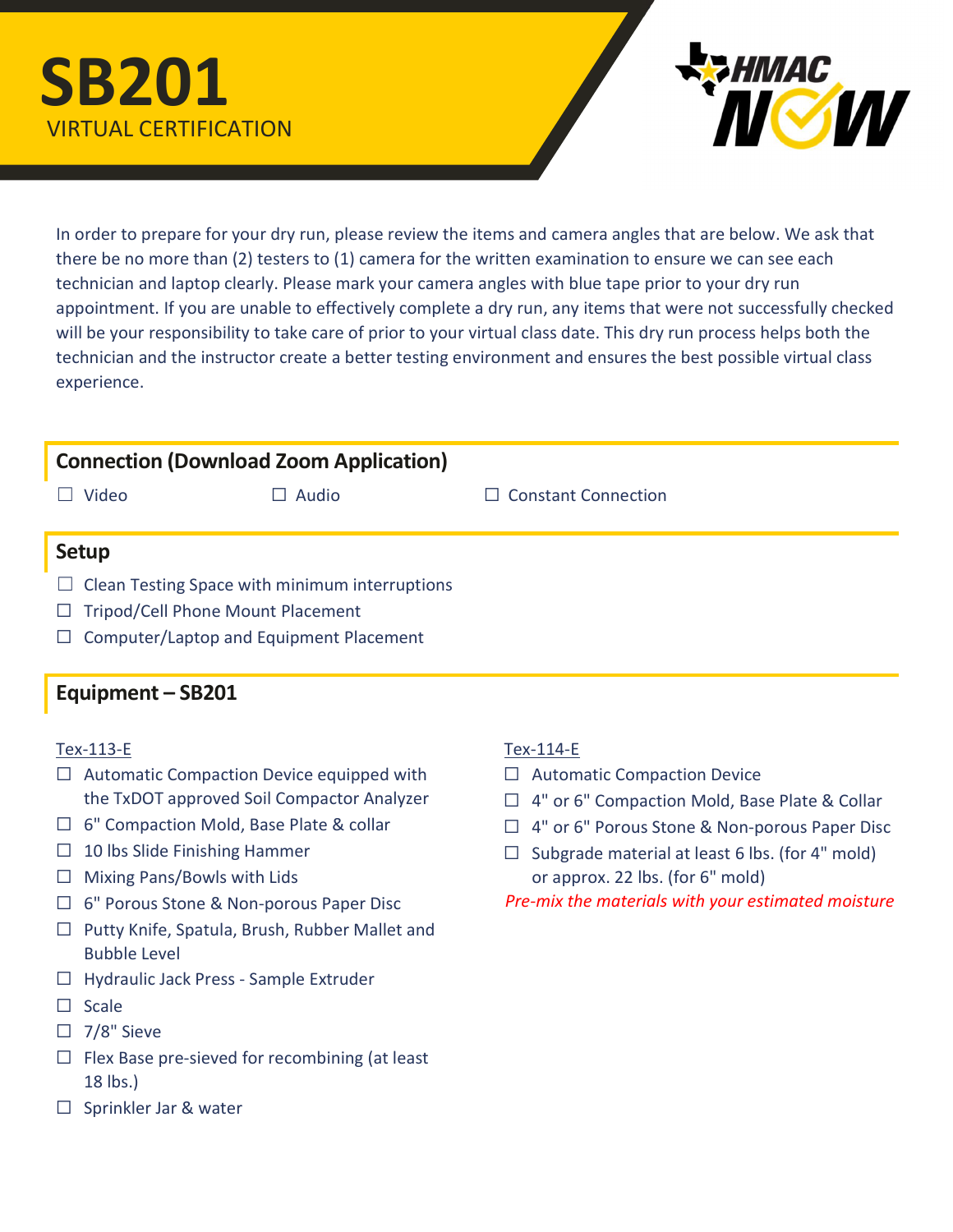# Camera Angles